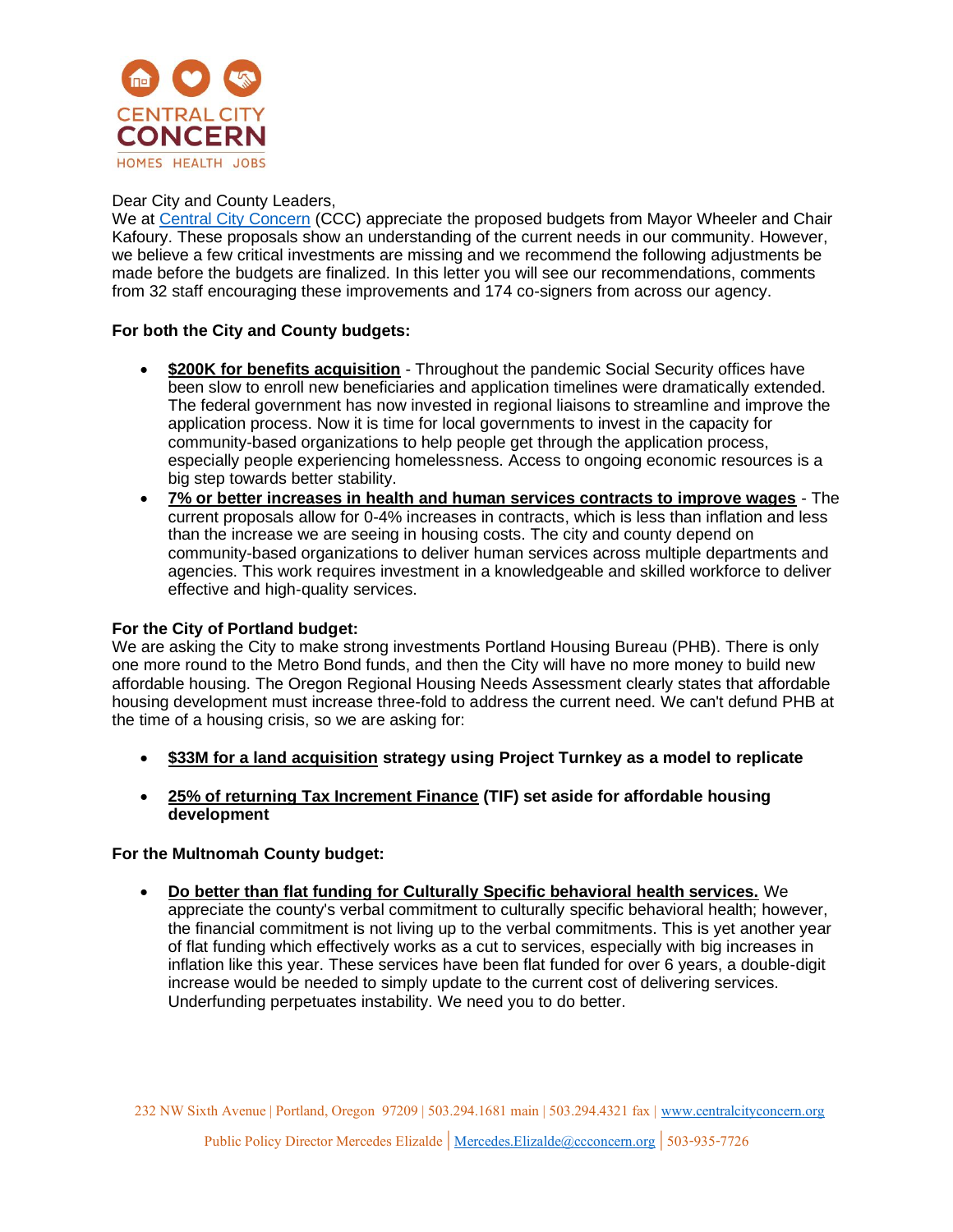

# *Comments from CCC staff:*

"Benefits acquisitions program has been servicing Multnomah County since 2008. The return in offset to the community since then, is somewhere in the neighborhood of \$125M of federal money following into this community, for the investment of less than \$11M since 2008. That's the quantitative return, the qualitative return is the security, hope and quality of life this program offers many of the most vulnerable citizens in this community. Without this program thousands of citizens would still be living in hopelessness and dependent on city and county funding for their basic needs." *Kascadare Causeya*

"Increasing funding to health and human services contracts would be as beneficial to our clients as it would to the staff of CCC. A fairly compensated staff should lead to less turnover, therefore a more stable and lasting work force capable of building and maintaining trust within our client base. Folks in the community we serve are often distrustful, understandably, of healthcare, housing, and other systems that can be exhausting to navigate for even the most capable person. Having reliable help guiding them through these processes is important to their success. From entry level up, this is difficult, unglamorous, and emotionally taxing work in a market where cost of living is substantially above average. Wage increases that, at minimum, parallel cost of living increases should be standard practice." *John Drislane*

"I was homeless and thanks to Central City Concern. I went through the Mentor program. Today I am 2years off drugs have a place to live and have been working. I am no longer taking from society but I work 40 fulltime and feel good that I am able to work and have a place to live. Portland needs more programs that actually work!!! thank you CCC." *Paul Clissold*

"Central City Concern is a crucial piece of the puzzle that can help rebuild Portland into a city that we can all be proud of. Every day I observe my teammates collaborate on plans and offer services that help people in crisis. It is not easy work but they do this with dedication and grace. I am proud to be a part of Central City Concern and thank the City of Portland for support in our efforts." *Amalie Roberts*

"Currently times are tough, thus the tough must get going. We need funding to make it happen." *Billy Anfield*

"I would not have survived my 4th winter being homeless and living on the streets of Portland. Not if I had anything to say about it. CCC got me into SUDS and after 7 or 8 months into supportive housing. CCC helped save my life when I didn't want to have one. I now want the one I have. If it were not for CCC my cat and I would not be here right now." *Rev (Gary) Irvin* "I have been with the agency 8 1/2 years and the first 8 were working on the frontlines in direct client services. I have a passion for the clients /population that we serve. The needs for these clients are at an all-time high." *Angela Cannada*

"Dear City Leaders, Please support these essential programs and initiatives that will enable CCC staff to continue to carry out much needed services and the creation of new affordable homes." *Mary-Rain O'Meara*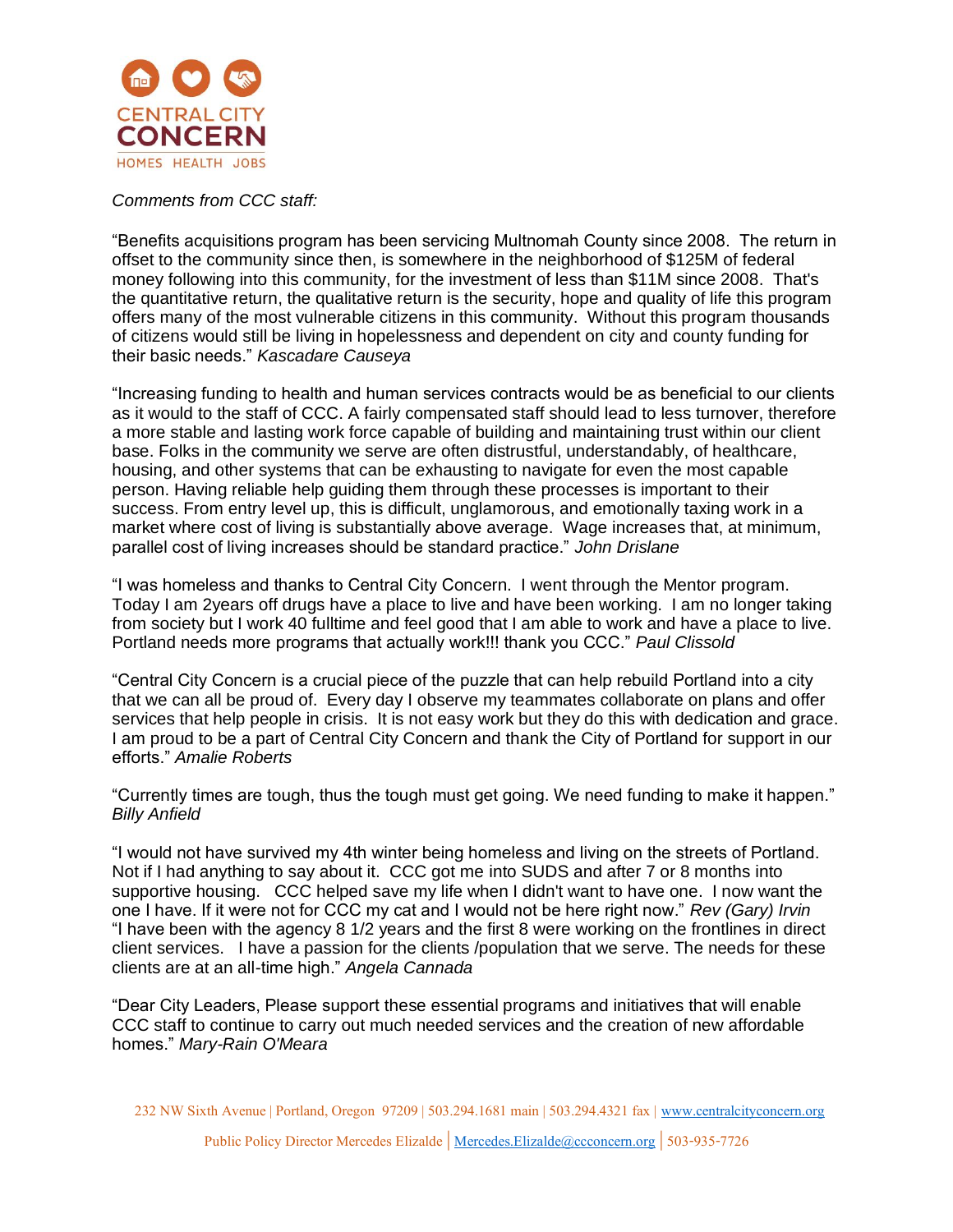

"Dear Powers-That-Be; The words we use are so very important; that is why I feel strongly we will all be far better served when we stop referring to matters such as are on the table today as "public spending" or "spending bill" or "spending" anything actually, because it isn't. Every dollar being discussed here is NOT being spent in any way shape or form. Rather, it is being invested! These dollars on the table today are being invested in our most valuable asset and greatest responsibility, namely the people that make this a community in the first place, and these investments will generate an ever-growing return that will prove both immense and far reaching. Healthy people are able to help others instead of causing harm and damage, so the return on investment is two-fold. Think about it, please... it only makes sense. Thank you." *Ian Austin*

"Increased sweeps as a result of petitions by the Old Town Business Association represent an increased need for housing and immediate supportive services and case management for individuals targeted during sweeps. Additional funding for housing and supportive case management would decrease homelessness and increase odds of those placed to be productive members of society/employed/engaged in mental health and substance abuse treatment programs. Case management turnover rates locally are a direct result of wages not reflecting a living wage for our area while inflation and rental hikes continue to go on. Increased wages would decrease turnovers and provide stable support to the clients we serve." *Scott Powers*

"For those who needs it the most." *George von SLomski*

"Glad to sign the letter" Brian Slack

"I am in full support of Central City Concern's statement regarding the Mayor and Chair's budget proposals." *Guy Limasa*

"Just had a FAN Program resident today - tell me all about her excitement and how empowered she feels to stay clean and sober. Post treatment and graduations - she lives in FAN Housing and went to the Medical Assisting Program - had externship job interview yesterday and got hired for externship and also offered full time employment when done! That is why funding is important - to keep families stabilized! It changes lives forever - for the good of family..." *Patty Summers*

"I live for my career at Central City Concern. What drives me every day to do my best; knowing we can change lives one person and one day at a time; the reason why I love to serve our community!" *Teri Adams – Gritzmacher*

"Please help our patients/clients get timely access to the services they qualify for—so many folks are struggling to get back on their feet, and delays have been especially punitive for some of the most vulnerable people we care for. Thank you!" *Richard Bruno*

"Please provide as much funding as possible. We are struggling to provide for our families due to the low pay." *Kaysa Bouchard*

"I went through the 8x8 program and now I work with CCC they have been a huge help for me, they gave me the resources I needed to succeed and room to grow. I am forever grateful for the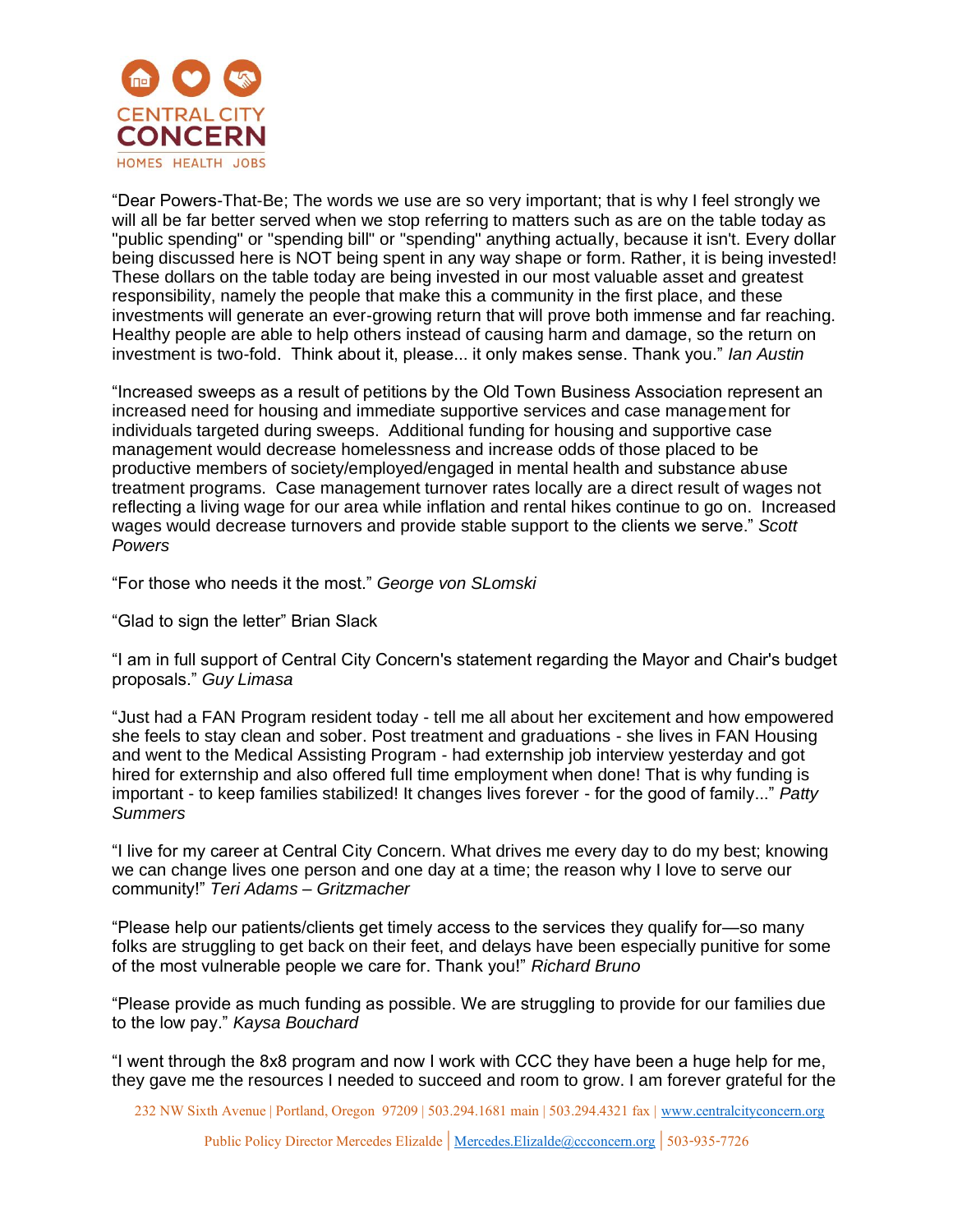

support and care I was shown they have helped me get to point where I am self-sufficient with over 2Yrs of clean time." *Christopher Mulder* 

"I would like to see money go to the homeless program so they can get off the street, I haven't seen this many homeless people in a long time. Family with kids." *Sherry Remy* "In the work I do, I am able to hear stories from our clients, often on a daily basis, who have regained their lives through the investments that we are asking you to prioritize. One story I heard is from a client who suffered from years of emotional and physical abuse from early childhood. She wanted a different life for herself and her soon-to-be-born baby. She entered CCC's Hooper Detox program and once stable, moved to supportive housing where she had her baby with the support of other new mothers and the staff of Mentors and Medical Professionals. She is currently living in CCC Housing with her very happy, healthy daughter. She is currently working towards going back to school to pursue a career in the criminal justice system. This is just one story of the people that will change their lives with the funding we are requesting. Thank you for your support!" *Juliana Lukasik*

"It is more expensive to lift people up than to keep them from falling in the first place." *Zeke Harrington*

"It is such a privilege working with such a dedicated, compassionate, and effective team at CCC doing great work for the neediest of our great city." *David Pierce*

"It shouldn't take years of denials to get SSI or SSD for people who really need that to survive, due to whatever ails someone that hinders a person that cannot work. I have seen this over and over and its heart breaking!" *Michelle Mooneyham*

"It takes no justification to clearly see the enormous need for housing in the present tense and the future planning and funding to address the out-of-control homelessness in Portland. We need not go any further but look at the despair in the faces and the human lives living on the streets of Portland's neighborhoods to support any and all efforts to eliminate the human suffering we see each and every day. "Stop homelessness by any means necessary" *Reginald Carlos Petry*

"I've worked for the PHB, I know the wonderful work they do. The PHB works hard to advance housing to as many houseless individuals. I have witnessed their dedication. They are amazing. People in housing crisis, they deal in people they can, Management, especially Leslie Goodlow work with heart." *Tami Thrasher*

"Show the workers that they are appreciated and valued and pay them accordingly, without building staff/maintenance everything would fall apart." *Joseph Sands*

"Supporting those who are houseless benefits the entire community! Please help us serve our city's most vulnerable individuals." *Virinia Hovland*

"Thank you for supporting Health and Housing priorities." *Ray Delcambre*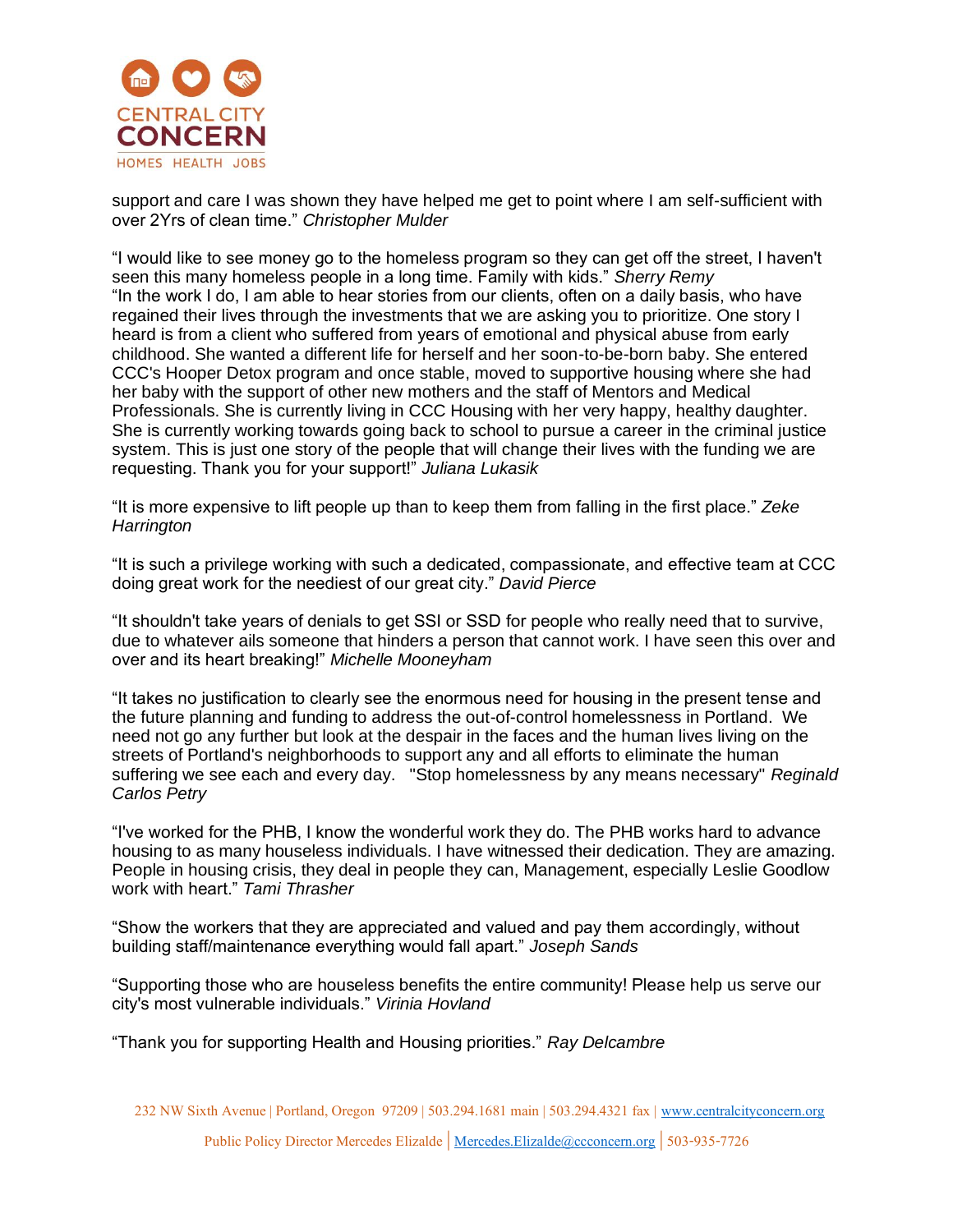

"The BEST program has demonstrated 14 years of consistent success in helping members of the community obtain income in order to become more self-sufficient. This program is one-of-akind and is a service that is utilized by a variety of community programs and providers. Providing the support and services associated with obtaining disability benefits for community members allows them to give back to their own community in the form of rent and retail. The BEST process also encourages and sometime requires that clients are engaged in appropriate care which improves their health while also helping sustain various community programs and providers. The work done by BEST cannot be duplicated and has been limited by an inadequate budget. With additional funding, BEST can not only continue to serve the population that is unable to obtain income independently, but also help them to retain that income throughout time." *Denise Keesee*

"We need wage increases to reflect the rising cost of living and the extra costs that are a direct social and economic result of Russia attacking Ukraine. Also, culturally specific programs are VERY invaluable and super helpful. And, affordable housing is an absolute must in this current society." *Clarice Jordan*, MSW

"We represent those with severe disabilities in a claim for Social Security disability benefits" *Jennifer Gambill*

"Whether we are at the end of covid or not we need to very much stay the course if we expect to continue the cause of getting those who want it into transitional and permanent housing!! Which is why all the more why we need to continue to ratchet up our programs to continue to clean up this city and help those who are least capable of helping themselves-the houseless!!!" Rob Gabrish

Co-Signers to this letter: *Laura Recko, Associate Director of External Communication, Admin Scarlett Aguilar, Communications Specialist, Public Affairs Karen Chaput, Associate Director of Internal Communications, Administration Donita Washington, Health screener, Old Town Recovery Center Amy Simpson, Mental Health Specialist, Letty Owings Dory Green, Counselor and Case Manager, Blackburn Center Primary Care Veronica Hill, Accountant, Administration Scott Powers, Employment Specialist, Employment Access Center Hanna Walton, Recruiter, Administration Angela Cannada, HR Specialist, Administration Jon Boisvert, Alcohol and Drug Counselor, Blackburn Center Theo Pham, Pharmacist, Old Town Clinic / Health Services Linda May Wacker, Director of Outpatient Behavioral Health Operations, Old Town Recovery Center Julie Sirabella, Insurance Specialist, BBIS Chuck Sve, acupuncturist and crisis counselor, Old Town Clinic Sharon Fitzgerald, Director of Integration, Office of Innovation and Integration Holly Farrell, Certified Medical Assistant, Old Town Clinic Sherry Remy, Community Building Assistant, Hotel Alder MICHAELLE ROBARDEY, PEER SUPPORT SPECIALIST (THW), VETS/GRANT & PER DIEM*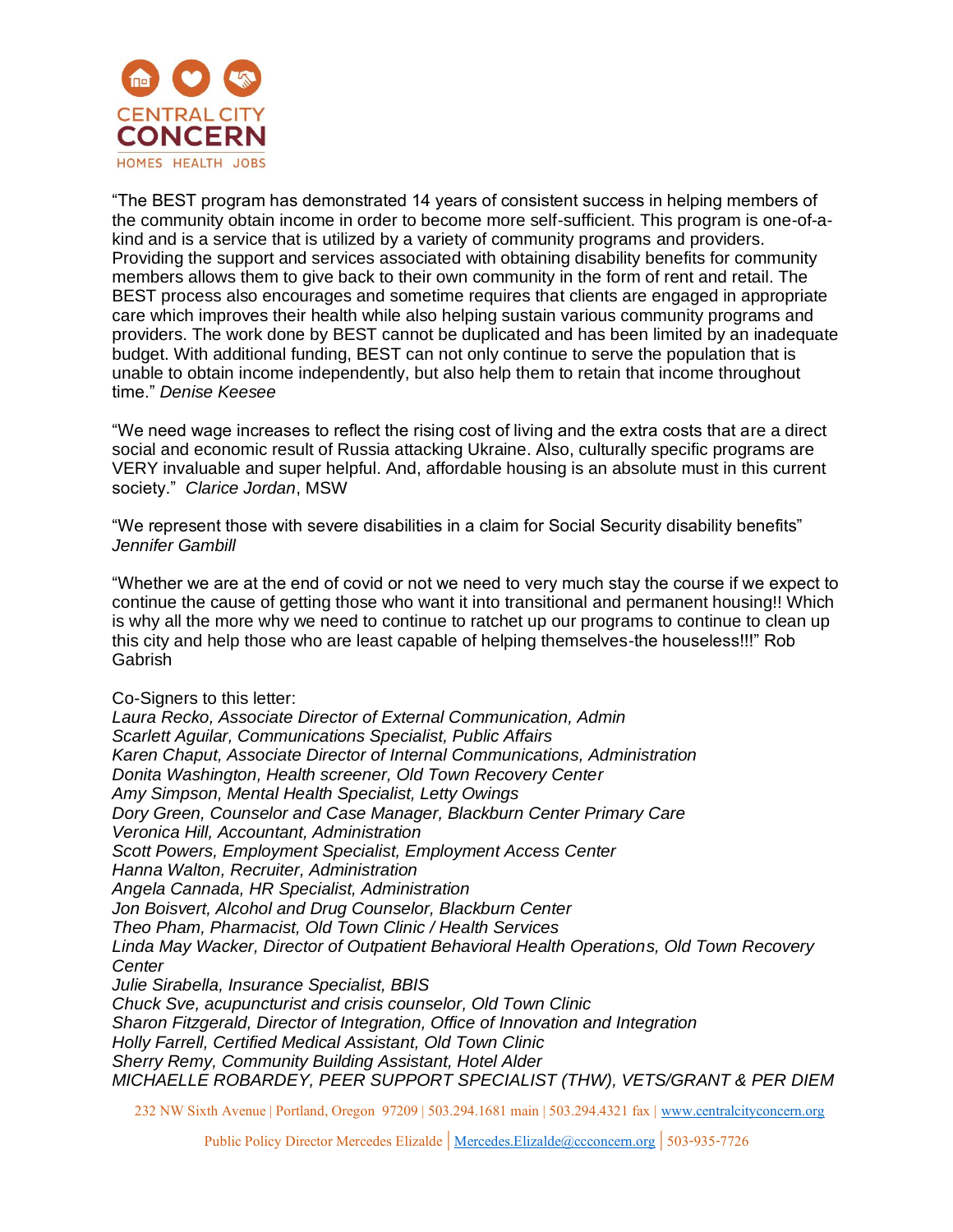

*Sarah Holland, Director of Supportive Housing, Supportive Housing AJ Rohn, Data Technician, Supportive Housing Keri Burnidge, Senior Facilities Manager, Housing Sonova Aiken, Resident Services Coordinator, Charlotte B Rutherford Roni St John, Director of Billing, Billing and Business Information Systems Kendra Bailey, Employment Specialist, Employment Access Center Cash Freitas, Clinical Informatics Specialist, Information Technology Kim Leathley, Health Services Executive, Health Services Tami Thrasher, Administrative Specialist, Old Town Recovery Center Aneta Bujno, Registered Nurse, Hooper Detox Cori McCrea, Office Manager, Housing Administration Angelisa Thompson, Clinical Supervisor, Bud Clark Case management/BCC Wolf Taylor, Certified Pharmacy Technician, Old Town Clinic Desiree Catalano, Social Worker/ Behavioral Health Clinician, Old Town Clinic Don Hogan, Help Desk Support Specialist, IT Service Desk Christopher Mulder, Community Building Assistant, Medford Andrea Valde, Clinical Supervisor, ICT IHART Eric Oswald, Clinical Supervisor, Community Engagement program Anthony Morris, Community Building Associate, Blackburn Housing Kascadare Causeya, Director of Benefits Enrollments and Money Management Services, Imani/BEST Russell Rawlins, Janitor 1, Old Town Recovery Center JackLyn Smith, WEX Intern, Employment Access Center Phil Shapiro, Psychiatrist, Old Town Recovery Center Patty Summers, FAN Program Supervisor, Sunrise Place Amalie Roberts, Community Health Outreach Worker, Navigation/ CHOW John Drislane, Occupancy Specialist, Housing Administration Robert Tsow, Lead Counselor Central City Concern Recovery Center, Central City Concern Recovery Center Caitlin Partridge, Executive Administrator, OII Ian Austin, Assistant Case Manager, Golden West Hotel / STS Program Nichole Gallagher, CC staffing on call, Blackburn Joseph K Chow, SUDS Counselor, Blackburn SUDS Paul Clissold, Community Building Assistant, Medford Christi Justice, Lead Resident Services Coordinator, Supportive Housing/Resident Services Margaret Floberg, Events & Corporate Giving Manager, Public Affairs Rob Gabrish, assistant case manager, Medford/STP Nathan Cavin, OC Subacute Tech, Hooper Detox Omar Arroyo-Vega, Community Building Assistant, Alder Hotel Tomecka Hill, Resident Service Coordinator, Madrona Studios and Miracles Joel Stegen, PA-C, Primary Care Provider, Old Town Clinic Brian Slack, Supervisor, Blackburn Facilities Michelle Mooneyham, Assistant Case Manager, Golden West /HRR Program Stephen Baer, CCC On Call, Philip Scott, Peer Support Specialists, Golden West/ STS Ronnie Head, Community Building Assistant, Biltmore / Butte David Pierce, Family Physician, Blackburn Center - Primary Care/Addiction Medicine*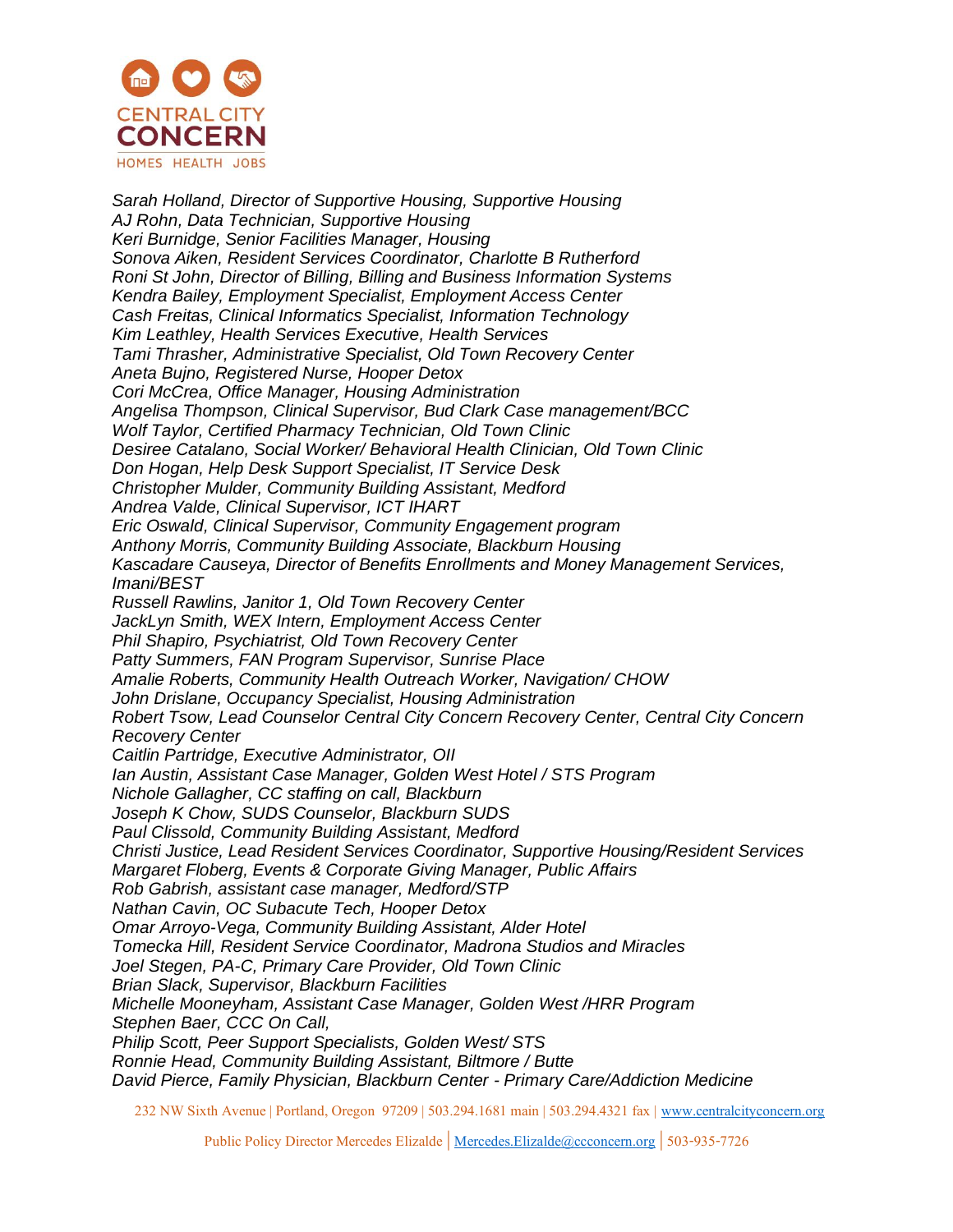

*Clarice Jordan, Treatment Assistant, Letty Owings Center Richard Bruno, Senior Medical Director of Primary Care, Primary Care (Old Town Clinic, Blackburn Center) Kelly Brown, Treatment Assistant, Letty Owings Center Cruz McIntire, Assistant Case Manager (ACM), Medford - STP Billy Anfield, Advocacy Coordinator, Flip the Script Joseph Greene, QMHA, CADC I, Mental Health Case Manager, Old Town Recovery Center Helki Watson, Receptionist, Blackburn Stephanie Hunter, SUDS clinical manager, Blackburn SUDS Wayne Haddad, CIO, Information Technology Jennifer Gambill, Benefits and Entitlements Specialist, Benefits and Entitlements Specialist Team Barbara Martin, Medical Director of Health Informatics, PA-C, Central City Concern Marc Rizzo, Pharmacy Clinical Services Manager, Pharmacy Zeke Harrington, Benefits Specialist, Benefits and Entitlements Specialist Team Michael, Janitor II, OTC/OTRC/CCCRC Teri Adams - Gritzmacher, Clinical Safety Assistant, OTC/OTRC - Administration Health Care Management Jessica Neu, Project Manager, QI / Admin Kaysa Bouchard, Supportive Employment Specialist, Old Town Recovery Center Brandon Deyo, Complex Care Nurse, Old Town Clinic Summit Team Daniel Epting, Peer Support Specialist, CCC Blackburn SUDS Mariam Admasu (She/Her), Organizational Development and Racial Equity Manager, Human Resources Havan Jones, Program Manager, Supportive Housing Housing Rapid Response Program Juliana Lukasik, Sr. Director of Public Affairs, Public Affairs Andrea Burrough, Lean Improvement Specialist, Quality Julian Penny, Employee and Labor Relations Specialist, Administration Malinda Brown, Mental Health Counselor, OTRC/IO Reginald Carlos Petry, Housing Specialist, Flip The Script Marco Carter, Community Manager, CBR and River Haven Aly Simons, STS Supervisor, Golden West, HRR/STS Dana Kleinhesselink, Director of Development, Public Affairs Miranda Tarrow, Medical Records Clerk, Old Town Recovery Center Jennifer Stein, Executive Coordinator, Housing Nicole McKnight, FNP, Blackburn Center/Primary Care Clinic Maeve Connor, Communications Specialist, Public Affairs Don Vidal, Medical Coder, BBIS Apurv Shah, Quality Business Partner, OTRC/Quality Chase Bissett, Project Manager, Project Management Office Amanda Grogan, OnCall Trainee, Employment Access Center Colin Newman, IT Business Analyst, Enterprise Applications Stephen Murphy, IT Business Analyst, Enterprise Applications Tricia Niemi, Sr Recruiter, Admin - HR Adam Day, Clinical pharmacist, Old Town Recovery Center Brianna Hodgdon, Patient Care Coordinator, Hooper Detox Tori Hatter-Smith, Program Manager, Karibu*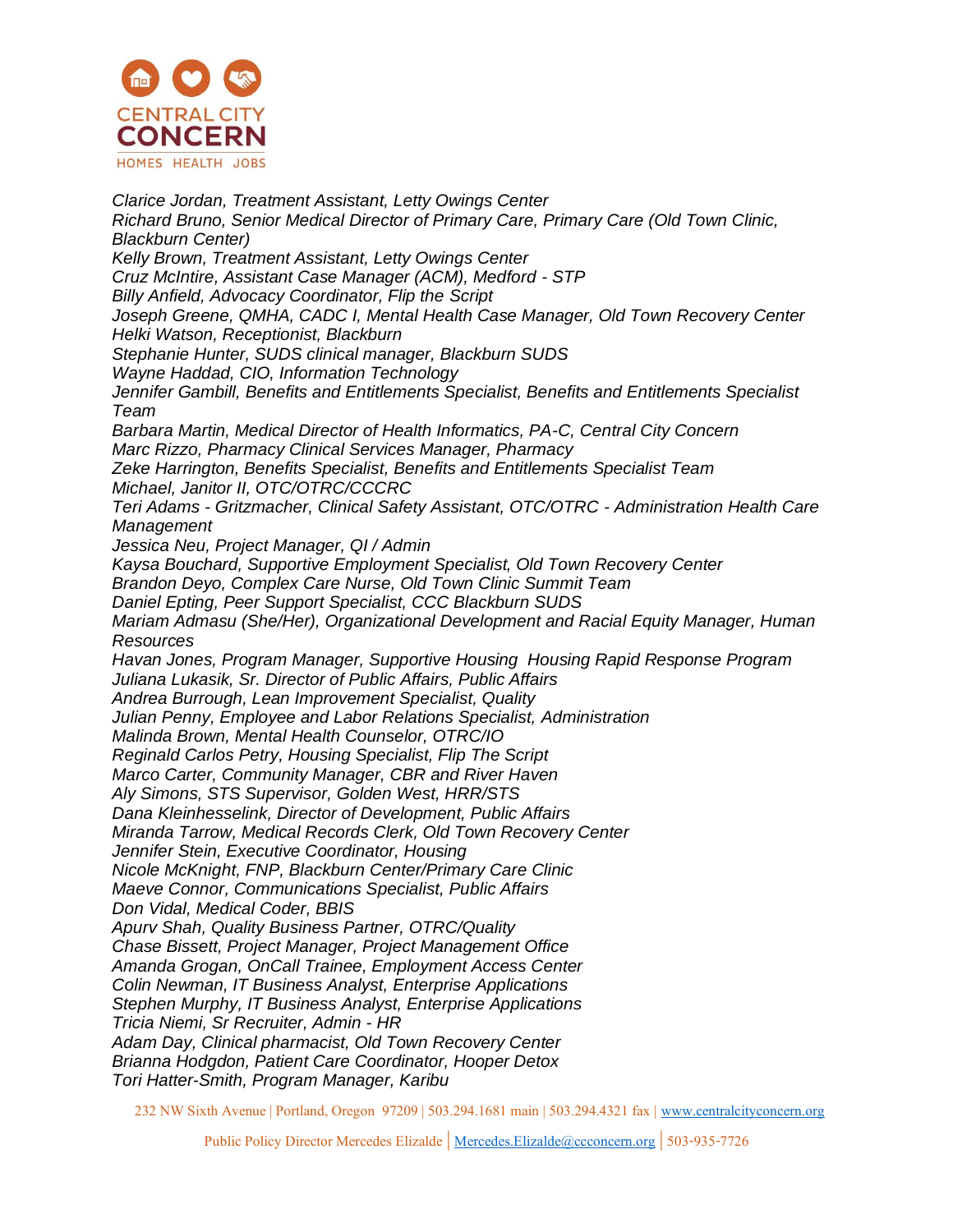

*Katie West, Behavioral Health Specialist, Old Town Clinic Behavioral Health Team Kim Hutchinson, Clinical Services Manager, Old Town Clinic Aaron Conville, Mental Health Counselor, OTRC/BCCM Petrus Oliphant, Pharmacist, Old Town Clinic Pharmacy Cruz McIntire, Assistant Case Manager, Medford-STP Kristine Kelley, On-Call Staff, Employment Access Center Trent Gay, Program Manager, Employment Access Center Jordan Wilhelms, Assoc. Director, Recuperative Care Program Steven Gilroy, Peer Support Specialist, Chez Ami Stephen Wehrer, Project Manager, Home office Daniel Miller, Yardi Specialist/Revenue Assistant, Housing Administration Billy Wright, Community Maintenance Manager, Housing Tammy Hendon, Case Manager II, PSH Chez Ami E.V. Armitage, Executive Coordinator, Administration Kathi Carlson, Practice System Administrator, BBIS Sara Love Sanderson, Community Liaison, Recuperative Care Program Billie K Stafford, Client Access Ops Manager, Old Town Clinic Medina Kurney, Associate Director of Culturally Specific Re-entry programs, Henry/Flip the Script LaNae Lawrence, Central Registration, Blackburn John Cairns, Employment Specialist, Employment Access Center Angela Gear, Revenue Cycle Manager, BBIS Michelle Roberts-Dearing, Contracts Specialist, Admin Mary-Rain O'Meara, Senior Director Community Development, Community Development/Housing Kayla Humphrey, counselor II, Recovery Center Toni Burton, Certified Medical Assistant, Blackburn Center Joseph Sands, Community Building Assistant, Henry building Terrence Zukoski, Associate Facilities Director, Facilities Brenda Michel, Administrative Assistant (and Portland Peace Corps Association Board Member), CCC's Administrative Office Lisa Keppinger, Acupuncture Lead, Old Town Clinic Reese Neufeld, Asset Manager, Housing Administration Dept. Virinia Hovland, Nurse Practitioner, Blackburn Center Primary Care Kyra Spengler, Treatment Assistant, Letty Owings Center Brinn Culver, PMHNP, Old Town Clinic Shane Durham, Client Access Operations Manager, Blackburn Center Wendie Taber, Case Manager II, Clackamas County LEAD Kelly Smith, Intake Coordinator, Old Town Recovery Center Oscar Solorio, Purchasing Manager, Main Administration Duncan Stenzel, Administrative Support, Supportive Housing Geri Horning, Receptionist, Blackburn Sarah Porter, HRBP Manager, Admin Rachel Maas, Senior Sustainable Development Manager, Housing Kaeli Graffuis, Mental health counselor, Old Town Recovery Center Mark Stephen Hardenbergh, SUDS Counselor and Chinese Medicine Practitioner, Old Town Clinic*